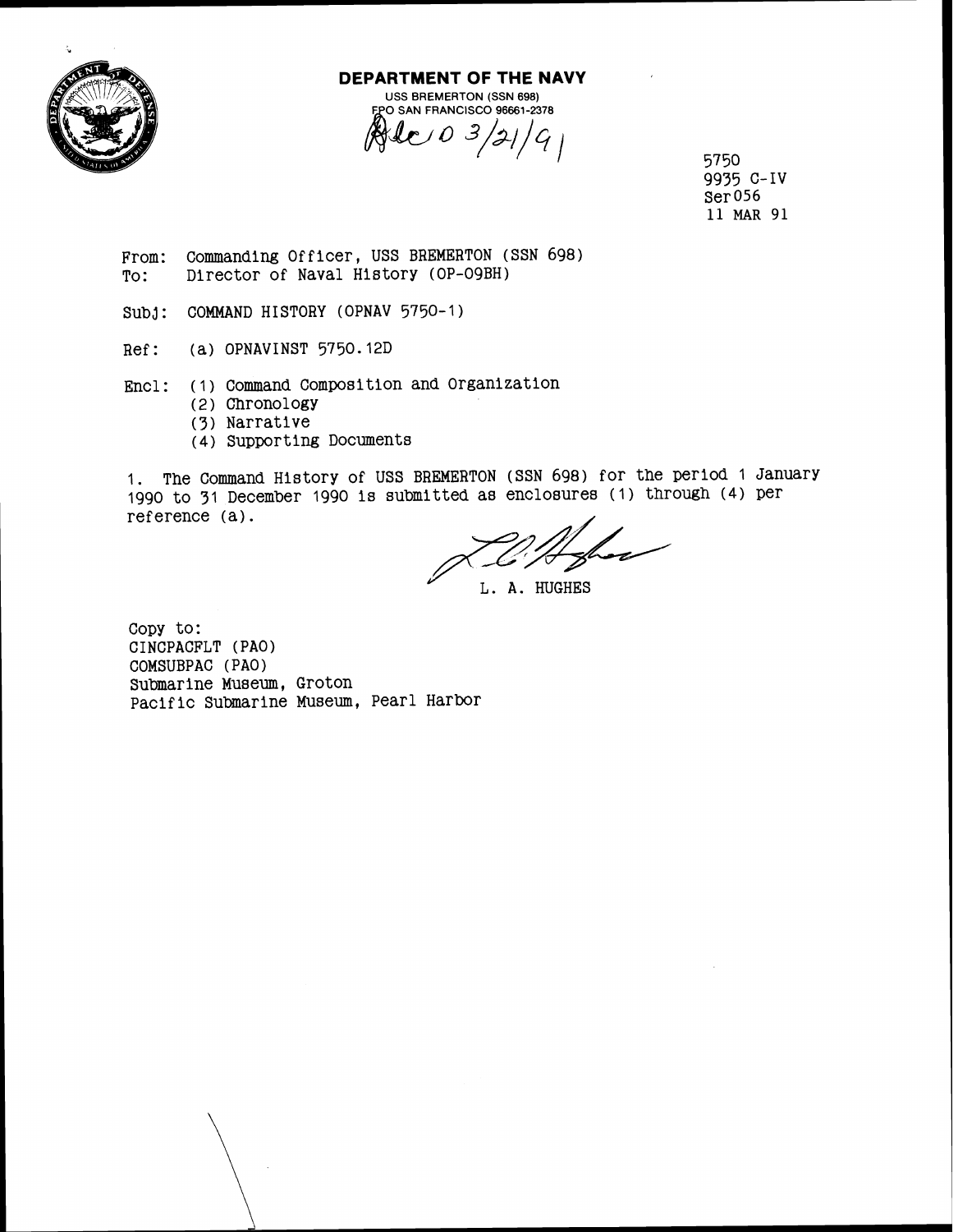Organizational Structure: Under operational and administrative command of Commander Submarine Squadron 7 and the Commander **Pearl Harbor Naval Shipyard.** 

**Commander: Commander Louis A. Hughes, USN** 

**Biography: Attached** 

 $\sim$   $\sim$ 

 $\mathbf{t}_\mathrm{c}$ 

**Permanent Duty Station: Home ported at the Naval Submarlne Base, Pearl Harbor, Hawaii.** 

**Enclosure** (1)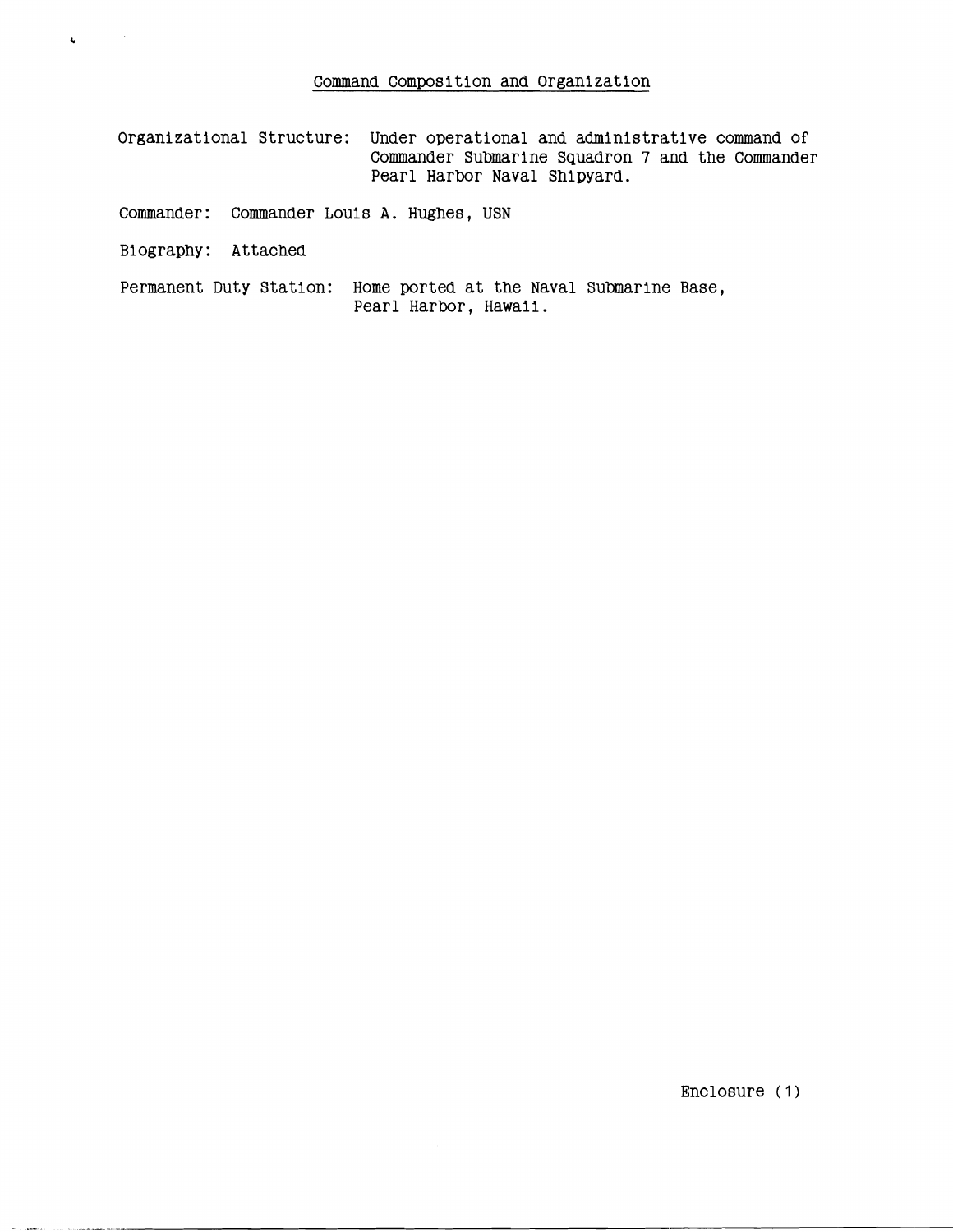## **Chronology**

 $\bar{\gamma}$ 

 $\sim$ 

**OIJAN-31DEC: Continued with the Regular Overhaul in Pearl Harbor Naval Shipyard, Pearl Harbor Hawaii. Significant events in 1990 included:** 

 $\bullet$ 

 $\bar{\beta}$ 

**Change Of Command: 2 March 1990 Undocklng: 6 April 1990 Completed Reactor Plant Cold Operations: 28 June 1990** 

**Completed Engineroom Shore Steaming:** 15 **November 1990**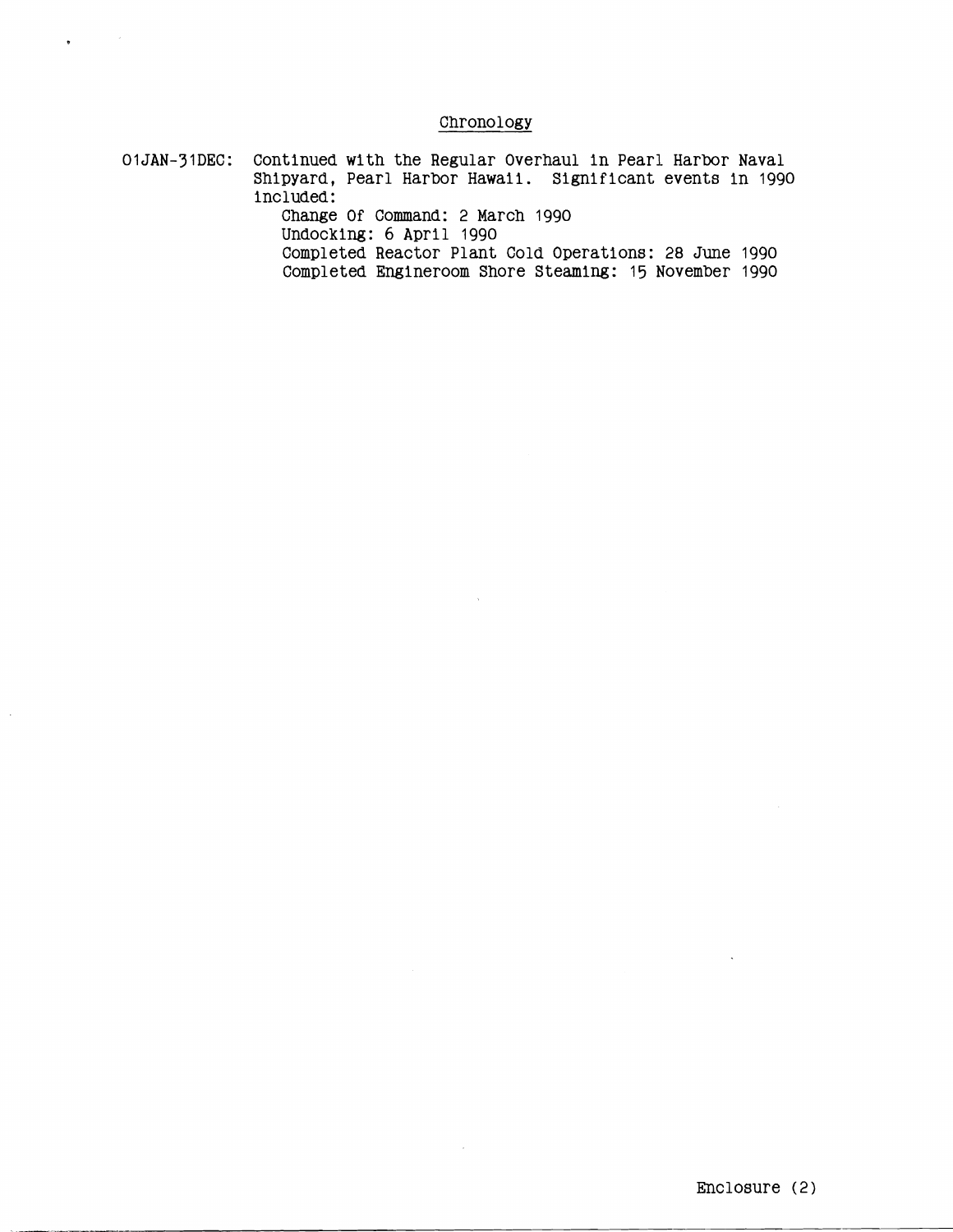## Narrative

**USS** BREMERTON **(SSN 698)** continued Regular Overhaul, but achieved several important milestones making significant progress toward overhaul completion. These events included undocking, reactor plant cold operations, restoration of the emergency diesel generator, engineroom shore steaming and reactor plant hot operations testing. In March, CDR J. C. McMacken was relieved by CDR L. **A.** Hughes.